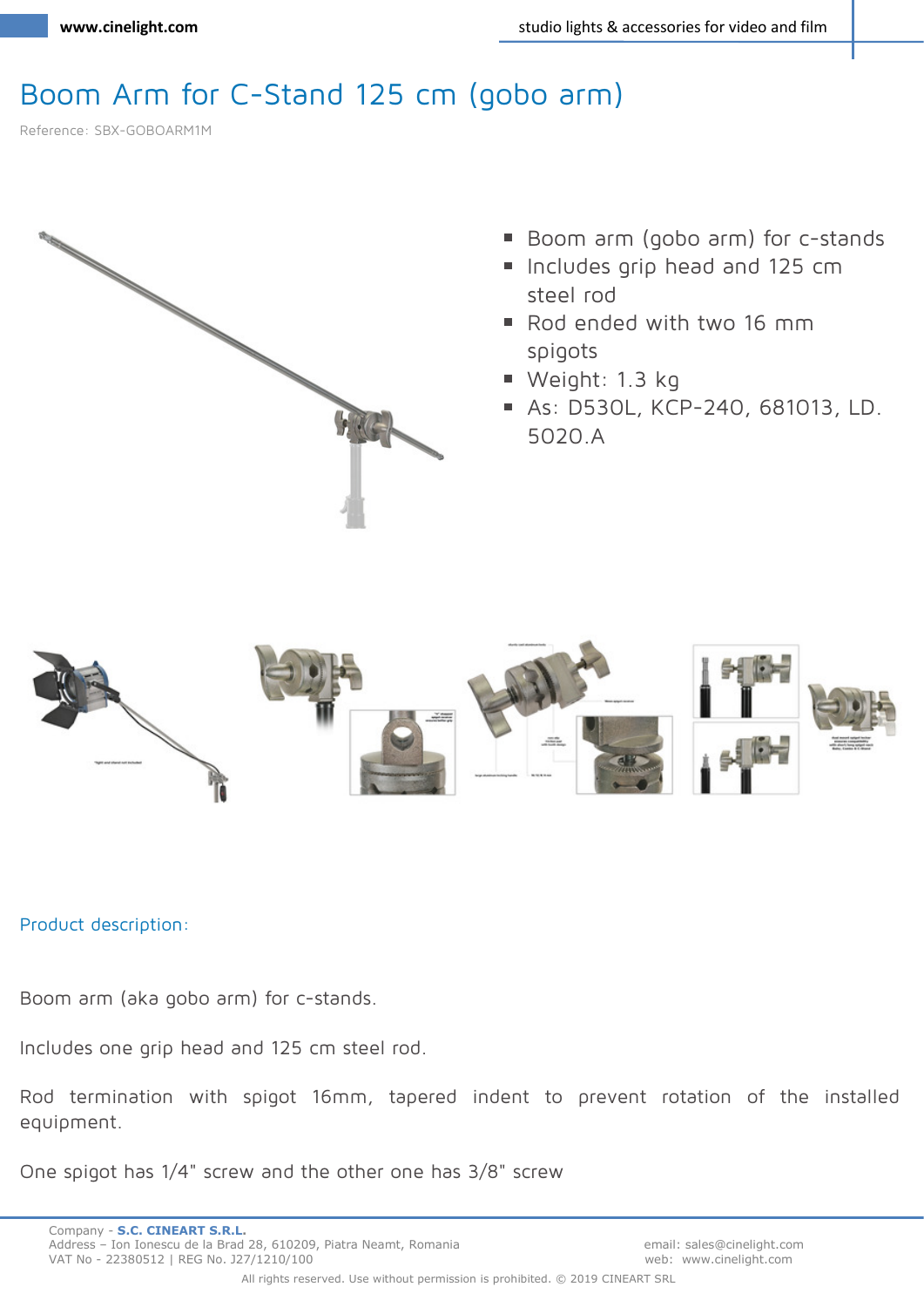Rod made from chrome plated steel.

Weight: 1.3 kg

Similar to other brands gobo arms: D530L Extension Arm Grip Head, KCP-240 / KG203412 Grip Arm, 681013 Hollywood Gobo Arm - 40", LD.5020.A Extension Grip Arm.